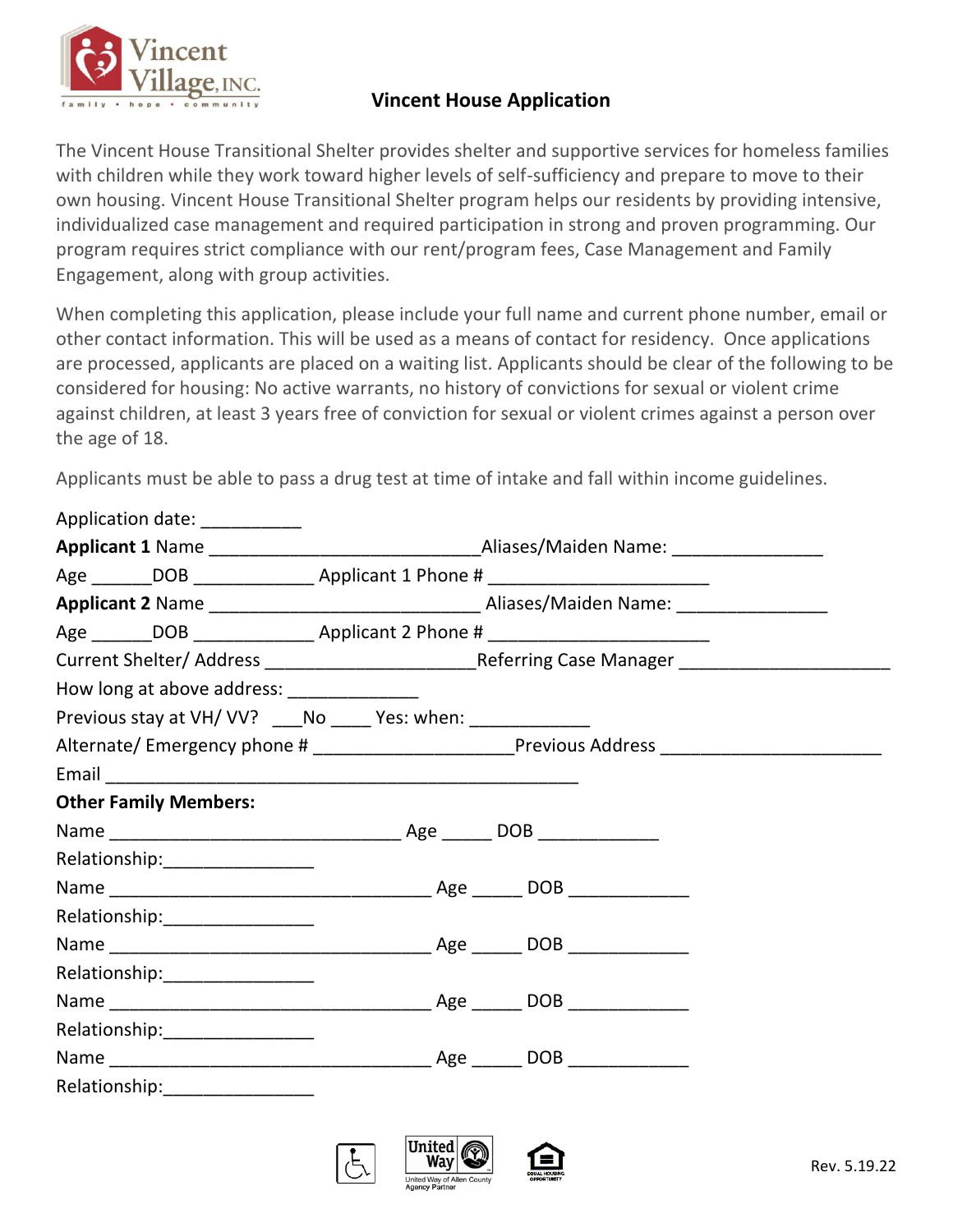| Relationship: 2000                                                                                                                                                                                                                                                                                                                                                                                                        |  |      |  |  |
|---------------------------------------------------------------------------------------------------------------------------------------------------------------------------------------------------------------------------------------------------------------------------------------------------------------------------------------------------------------------------------------------------------------------------|--|------|--|--|
| Applicant 1 Employed: ___No _____ Yes: where: _____________ #hours: ____________                                                                                                                                                                                                                                                                                                                                          |  |      |  |  |
| Shift: $1^{st}$ $2^{nd}$ $3^{rd}$ (circle one)                                                                                                                                                                                                                                                                                                                                                                            |  |      |  |  |
| Applicant 2 Employed: ___No _____ Yes: where: _____________ #hours: ____________                                                                                                                                                                                                                                                                                                                                          |  |      |  |  |
| Shift: $1^{st}$ $2^{nd}$ $3^{rd}$ (circle one)                                                                                                                                                                                                                                                                                                                                                                            |  |      |  |  |
| Current Monthly Gross Income ____________________Source of Income _______________                                                                                                                                                                                                                                                                                                                                         |  |      |  |  |
| Do you have previous evictions: No ______ Yes Owe money (amount?): _____________                                                                                                                                                                                                                                                                                                                                          |  |      |  |  |
|                                                                                                                                                                                                                                                                                                                                                                                                                           |  |      |  |  |
| Anyone in family: convicted of crime _____ No ______ Yes; parole/ probation ______ No _____ Yes;<br>outstanding warrants No Yes                                                                                                                                                                                                                                                                                           |  |      |  |  |
| Is family working with any other agencies/ programs (BB/BS, DCS, SCAN, Bowen, Park Center, B&G                                                                                                                                                                                                                                                                                                                            |  |      |  |  |
| Any current illness/ allergies/ medical conditions? If yes, please explain:                                                                                                                                                                                                                                                                                                                                               |  |      |  |  |
| Any special accommodations needed due to a physical or mental health condition?                                                                                                                                                                                                                                                                                                                                           |  |      |  |  |
| If yes, please state accommodations needed:                                                                                                                                                                                                                                                                                                                                                                               |  |      |  |  |
| I understand that if I am accepted into Vincent Village's programs:<br>1. I must pay rent/program fees as required.<br>Unless I am disabled, I must work and/or attend school.<br>2.<br>3. Vincent Village is a substance free agency and drug screens may be required per staff request.<br>4. I will be expected to follow all program rules and participate in setting & working goals to the best of<br>my abilities. |  |      |  |  |
| I affirm that all the information I have provided is true and complete, and I understand that any false or<br>misleading information could result in termination of current or future services by Vincent Village, Inc.                                                                                                                                                                                                   |  |      |  |  |
| Signature of Applicant                                                                                                                                                                                                                                                                                                                                                                                                    |  | Date |  |  |

Referring Case Manager's Signature **Date of Case Case Case Case Case** 

\_\_\_\_\_\_\_\_\_\_\_\_\_\_\_\_\_\_\_\_\_\_\_\_\_\_\_\_\_\_\_\_\_\_\_\_\_\_\_\_\_\_\_\_\_ \_\_\_\_\_\_\_\_\_\_\_\_\_\_\_\_\_\_\_

Submit Application and 2 attached documents at shelter (2827 Holton Ave, Fort Wayne, IN 46806) or by emailing: [mmicklitsch@vincentvillage.org;](mailto:mmicklitsch@vincentvillage.org) Questions: Call 260-456-4712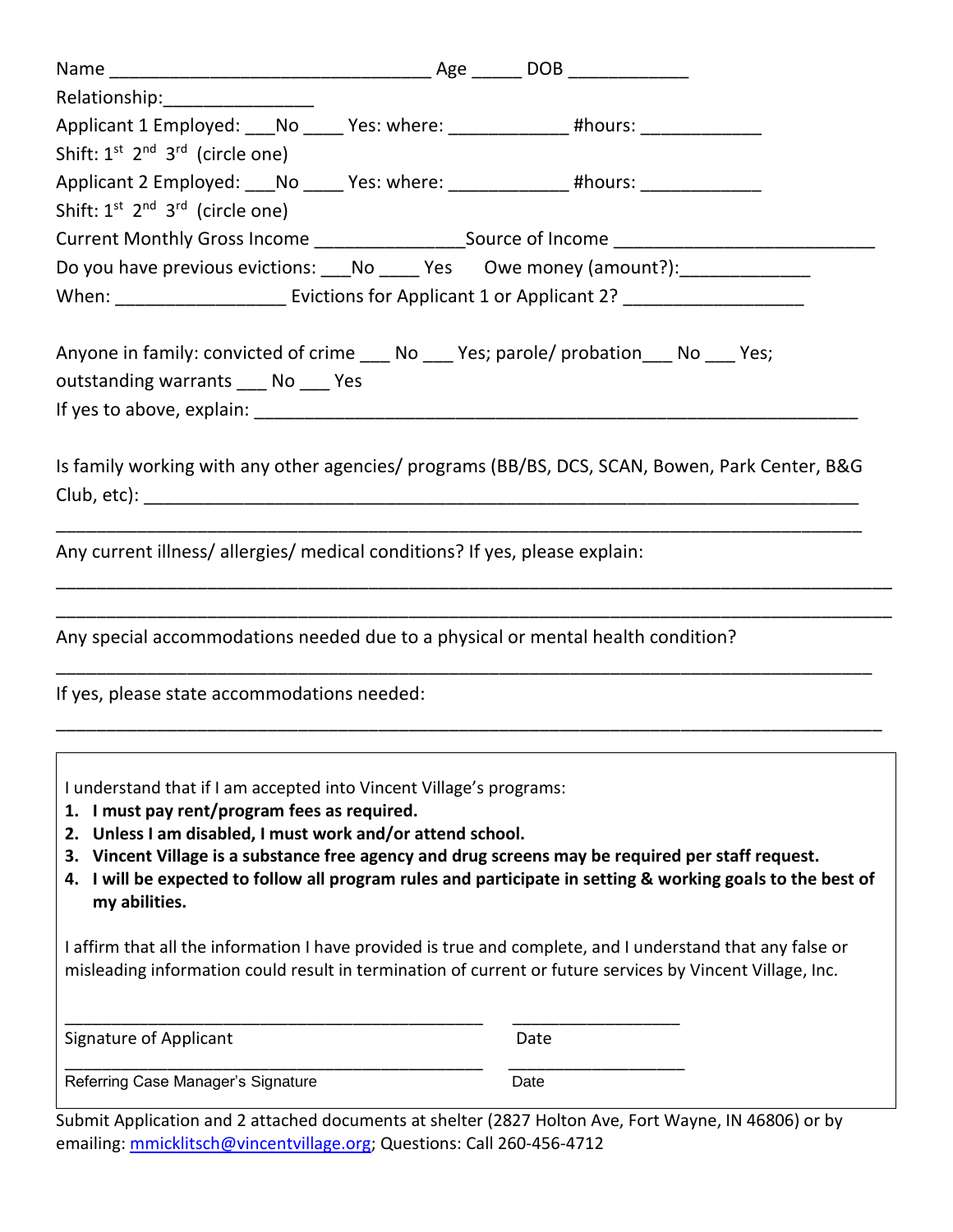

## **Authorization to Release/Exchange Information**

| l/we<br>Applicant, Client                                                  | s request and authorize Vincent Village, Inc. |  |  |  |  |
|----------------------------------------------------------------------------|-----------------------------------------------|--|--|--|--|
| To: ______ Obtain, _______ Release, or ________ Exchange information with: |                                               |  |  |  |  |
|                                                                            |                                               |  |  |  |  |
| The information to be shared or released is:                               |                                               |  |  |  |  |
|                                                                            |                                               |  |  |  |  |

## **For the purpose of:**

Strengthening the individual and family as self-sufficiency is attempted and achieved.

**\_\_\_\_\_\_\_\_\_\_\_\_\_\_\_\_\_\_\_\_\_\_\_\_\_\_\_\_\_\_\_\_\_\_\_\_\_\_\_\_\_\_\_\_\_\_\_\_\_\_\_\_\_\_\_\_\_\_\_\_\_\_\_\_\_\_\_\_\_\_\_\_\_\_\_\_\_\_**

## **My signature means that:**

- 1. I have read this authorization or have had it read to me. I understand and agree with its contents.
- 2. I have been informed that no other information may be released without my written consent.
- 3. I understand that I may revoke this authorization by written statement at any time.

| Signed:                                   |      |
|-------------------------------------------|------|
| Applicant, client, or guardian            | Date |
| Signed:<br>Applicant, client, or guardian | Date |
| Signed:<br>Witness                        | Date |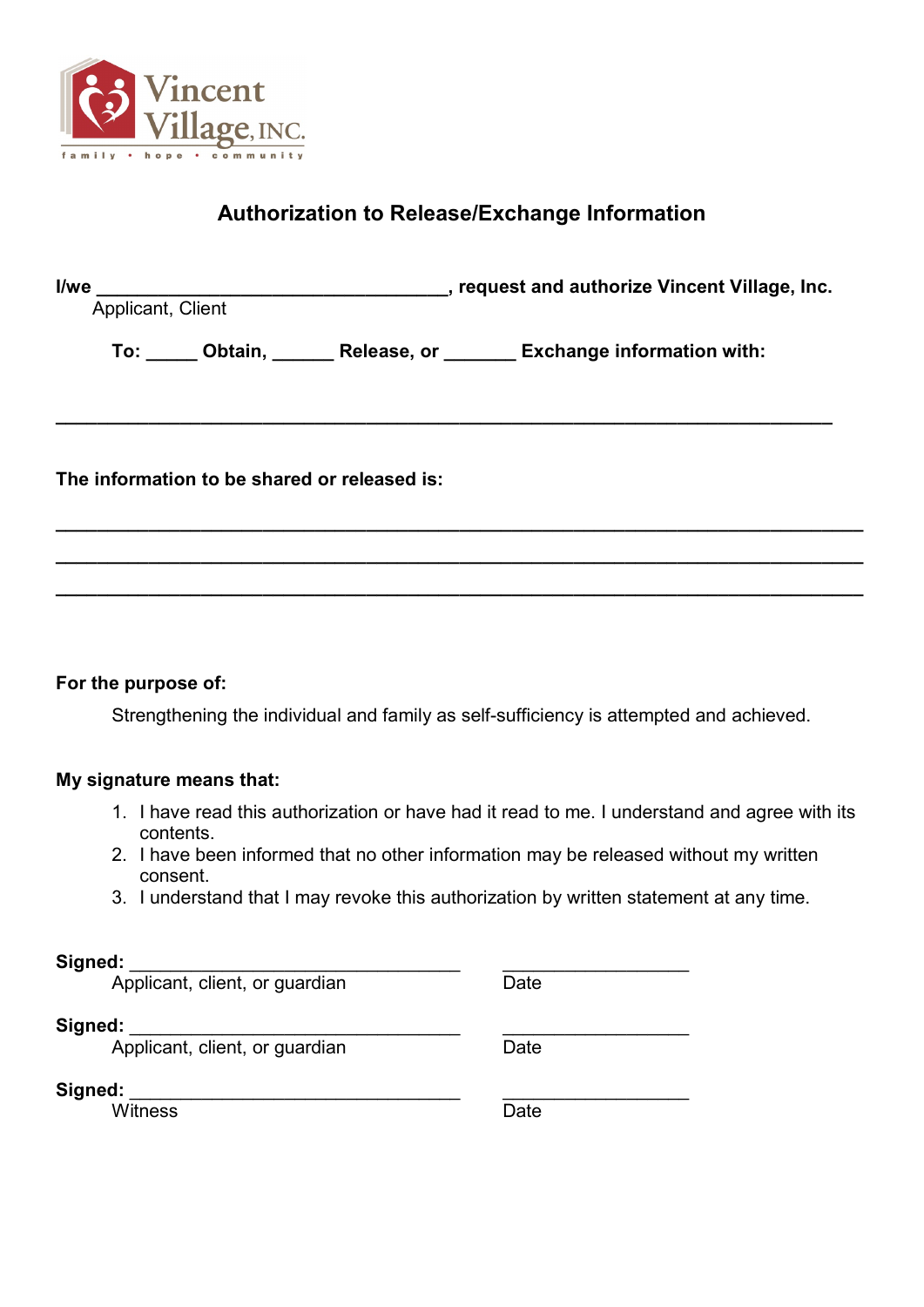| TENANT INCOME CERTIFICATION QUESTIONNAIRE |                                                                                                                                                                                                                                                                                                                                                                                                                                                                                                                                                                           |                                                                                                                                      |       |                                                                                          |
|-------------------------------------------|---------------------------------------------------------------------------------------------------------------------------------------------------------------------------------------------------------------------------------------------------------------------------------------------------------------------------------------------------------------------------------------------------------------------------------------------------------------------------------------------------------------------------------------------------------------------------|--------------------------------------------------------------------------------------------------------------------------------------|-------|------------------------------------------------------------------------------------------|
| NAME:                                     | <b>TELEPHONE NUMBER:</b>                                                                                                                                                                                                                                                                                                                                                                                                                                                                                                                                                  |                                                                                                                                      |       |                                                                                          |
| ᄀ                                         |                                                                                                                                                                                                                                                                                                                                                                                                                                                                                                                                                                           | <b>Initial Certification</b>                                                                                                         | $($ ) | $\mathbf{BIN} \#$                                                                        |
| □                                         | <b>Re-certification</b>                                                                                                                                                                                                                                                                                                                                                                                                                                                                                                                                                   |                                                                                                                                      |       |                                                                                          |
|                                           | Other                                                                                                                                                                                                                                                                                                                                                                                                                                                                                                                                                                     |                                                                                                                                      |       |                                                                                          |
| <b>YES</b>                                | <b>INCOME INFORMATION</b><br>No<br><b>MONTHLY GROSS INCOME</b>                                                                                                                                                                                                                                                                                                                                                                                                                                                                                                            |                                                                                                                                      |       |                                                                                          |
|                                           |                                                                                                                                                                                                                                                                                                                                                                                                                                                                                                                                                                           | I/we am self employed. (List nature of self employment)                                                                              |       | (use net income from business)                                                           |
|                                           |                                                                                                                                                                                                                                                                                                                                                                                                                                                                                                                                                                           |                                                                                                                                      |       | s                                                                                        |
|                                           | I/we have a job and receive wages, salary, overtime pay, commissions, fees, tips, bonuses, and/or<br>other compensation: List the businesses and/or companies that pay you:                                                                                                                                                                                                                                                                                                                                                                                               |                                                                                                                                      |       |                                                                                          |
|                                           |                                                                                                                                                                                                                                                                                                                                                                                                                                                                                                                                                                           | Name of Employer                                                                                                                     |       |                                                                                          |
|                                           |                                                                                                                                                                                                                                                                                                                                                                                                                                                                                                                                                                           |                                                                                                                                      |       | s                                                                                        |
|                                           |                                                                                                                                                                                                                                                                                                                                                                                                                                                                                                                                                                           | 2)                                                                                                                                   |       | $\sim$                                                                                   |
|                                           |                                                                                                                                                                                                                                                                                                                                                                                                                                                                                                                                                                           | $\begin{tabular}{c} 3) \end{tabular}$                                                                                                |       | $\sim$                                                                                   |
|                                           |                                                                                                                                                                                                                                                                                                                                                                                                                                                                                                                                                                           |                                                                                                                                      |       |                                                                                          |
|                                           |                                                                                                                                                                                                                                                                                                                                                                                                                                                                                                                                                                           | I/we receive cash contributions of gifts including rent or utility payments, on an ongoing basis<br>from persons not living with me. |       | $\sim$                                                                                   |
|                                           |                                                                                                                                                                                                                                                                                                                                                                                                                                                                                                                                                                           | I/we receive unemployment benefits.                                                                                                  |       |                                                                                          |
|                                           |                                                                                                                                                                                                                                                                                                                                                                                                                                                                                                                                                                           |                                                                                                                                      |       | s                                                                                        |
|                                           |                                                                                                                                                                                                                                                                                                                                                                                                                                                                                                                                                                           | I/we receive Veteran's Administration, GI Bill, or National Guard/Military benefits/income.                                          |       | $\sim$                                                                                   |
|                                           |                                                                                                                                                                                                                                                                                                                                                                                                                                                                                                                                                                           | I/we receive periodic social security payments.                                                                                      |       |                                                                                          |
|                                           |                                                                                                                                                                                                                                                                                                                                                                                                                                                                                                                                                                           |                                                                                                                                      |       | $\sim$                                                                                   |
|                                           |                                                                                                                                                                                                                                                                                                                                                                                                                                                                                                                                                                           | The household receives unearned income from family members age 17 or under (example:                                                 |       |                                                                                          |
|                                           |                                                                                                                                                                                                                                                                                                                                                                                                                                                                                                                                                                           | Social Security, Trust Fund disbursements, etc.).                                                                                    |       | s                                                                                        |
|                                           |                                                                                                                                                                                                                                                                                                                                                                                                                                                                                                                                                                           | I/we receive Supplemental Security Income (SSI).                                                                                     |       |                                                                                          |
|                                           |                                                                                                                                                                                                                                                                                                                                                                                                                                                                                                                                                                           |                                                                                                                                      |       | $\sim$                                                                                   |
|                                           |                                                                                                                                                                                                                                                                                                                                                                                                                                                                                                                                                                           | I/we receive disability or death benefits other than Social Security.                                                                |       |                                                                                          |
|                                           |                                                                                                                                                                                                                                                                                                                                                                                                                                                                                                                                                                           |                                                                                                                                      |       | $\begin{array}{c c} \n\multicolumn{3}{c }{\textbf{\textcolor{red}{\bf S}}}\n\end{array}$ |
|                                           |                                                                                                                                                                                                                                                                                                                                                                                                                                                                                                                                                                           | I/we receive Public Assistance Income (examples: TANF, AFDC)                                                                         |       | $\sim$                                                                                   |
|                                           |                                                                                                                                                                                                                                                                                                                                                                                                                                                                                                                                                                           | I/we am entitled to receive child support payments.                                                                                  | \$    |                                                                                          |
|                                           |                                                                                                                                                                                                                                                                                                                                                                                                                                                                                                                                                                           | I/we am currently receiving child support payments.                                                                                  | \$    |                                                                                          |
|                                           |                                                                                                                                                                                                                                                                                                                                                                                                                                                                                                                                                                           | If yes, from how many persons do you receive support?                                                                                |       |                                                                                          |
|                                           |                                                                                                                                                                                                                                                                                                                                                                                                                                                                                                                                                                           | I/we am/are currently making efforts to collect child support owed to me. List efforts being                                         |       |                                                                                          |
|                                           |                                                                                                                                                                                                                                                                                                                                                                                                                                                                                                                                                                           | made to collect child support:                                                                                                       |       |                                                                                          |
|                                           |                                                                                                                                                                                                                                                                                                                                                                                                                                                                                                                                                                           |                                                                                                                                      |       |                                                                                          |
|                                           |                                                                                                                                                                                                                                                                                                                                                                                                                                                                                                                                                                           |                                                                                                                                      |       |                                                                                          |
|                                           |                                                                                                                                                                                                                                                                                                                                                                                                                                                                                                                                                                           | I/we receive alimony/spousal maintenance payments                                                                                    |       | $\sim$                                                                                   |
|                                           | I/we receive periodic payments from trusts, annuities, inheritance, retirement funds or pensions,                                                                                                                                                                                                                                                                                                                                                                                                                                                                         |                                                                                                                                      |       |                                                                                          |
|                                           | insurance policies, or lottery winnings.                                                                                                                                                                                                                                                                                                                                                                                                                                                                                                                                  |                                                                                                                                      |       |                                                                                          |
|                                           | If yes, list sources:                                                                                                                                                                                                                                                                                                                                                                                                                                                                                                                                                     |                                                                                                                                      |       |                                                                                          |
|                                           | $\begin{tabular}{ c c c c } \hline $1$ & \quad \quad & \quad \quad & \quad \quad & \quad \quad \\ \hline $1$ & \quad \quad & \quad \quad & \quad \quad & \quad \quad \\ \hline $1$ & \quad \quad & \quad \quad & \quad \quad & \quad \quad \\ \hline $1$ & \quad \quad & \quad \quad & \quad \quad & \quad \quad \\ \hline $1$ & \quad \quad & \quad \quad & \quad \quad & \quad \quad \\ \hline $1$ & \quad \quad & \quad \quad & \quad \quad & \quad \quad \\ \hline $1$ & \quad \quad & \quad \quad & \quad \quad & \quad \quad \\ \hline $1$ & \quad \quad & \quad \$ |                                                                                                                                      |       | $\sim$                                                                                   |
|                                           |                                                                                                                                                                                                                                                                                                                                                                                                                                                                                                                                                                           | 2)                                                                                                                                   |       | \$                                                                                       |
|                                           |                                                                                                                                                                                                                                                                                                                                                                                                                                                                                                                                                                           | I/we receive income from real or personal property.                                                                                  |       | (use net earned income)                                                                  |
|                                           | $S_{-}$                                                                                                                                                                                                                                                                                                                                                                                                                                                                                                                                                                   |                                                                                                                                      |       |                                                                                          |
| YES                                       | <b>ASSET INFORMATION</b><br><b>INTEREST RATE</b><br><b>CASH VALUE</b><br>NO                                                                                                                                                                                                                                                                                                                                                                                                                                                                                               |                                                                                                                                      |       |                                                                                          |
|                                           |                                                                                                                                                                                                                                                                                                                                                                                                                                                                                                                                                                           | I/we have a checking account(s).                                                                                                     |       |                                                                                          |
|                                           |                                                                                                                                                                                                                                                                                                                                                                                                                                                                                                                                                                           | If yes, list $\text{bank}(s)$                                                                                                        |       |                                                                                          |

| $\sim$ |                                     | <b>ENTEREST IVALE</b> | <b>CAUL LADUL</b> |
|--------|-------------------------------------|-----------------------|-------------------|
|        | I/we have a checking $account(s)$ . |                       |                   |
|        | If yes, list bank $(s)$             |                       |                   |
|        |                                     | 0/2                   |                   |
|        |                                     | 0/                    |                   |